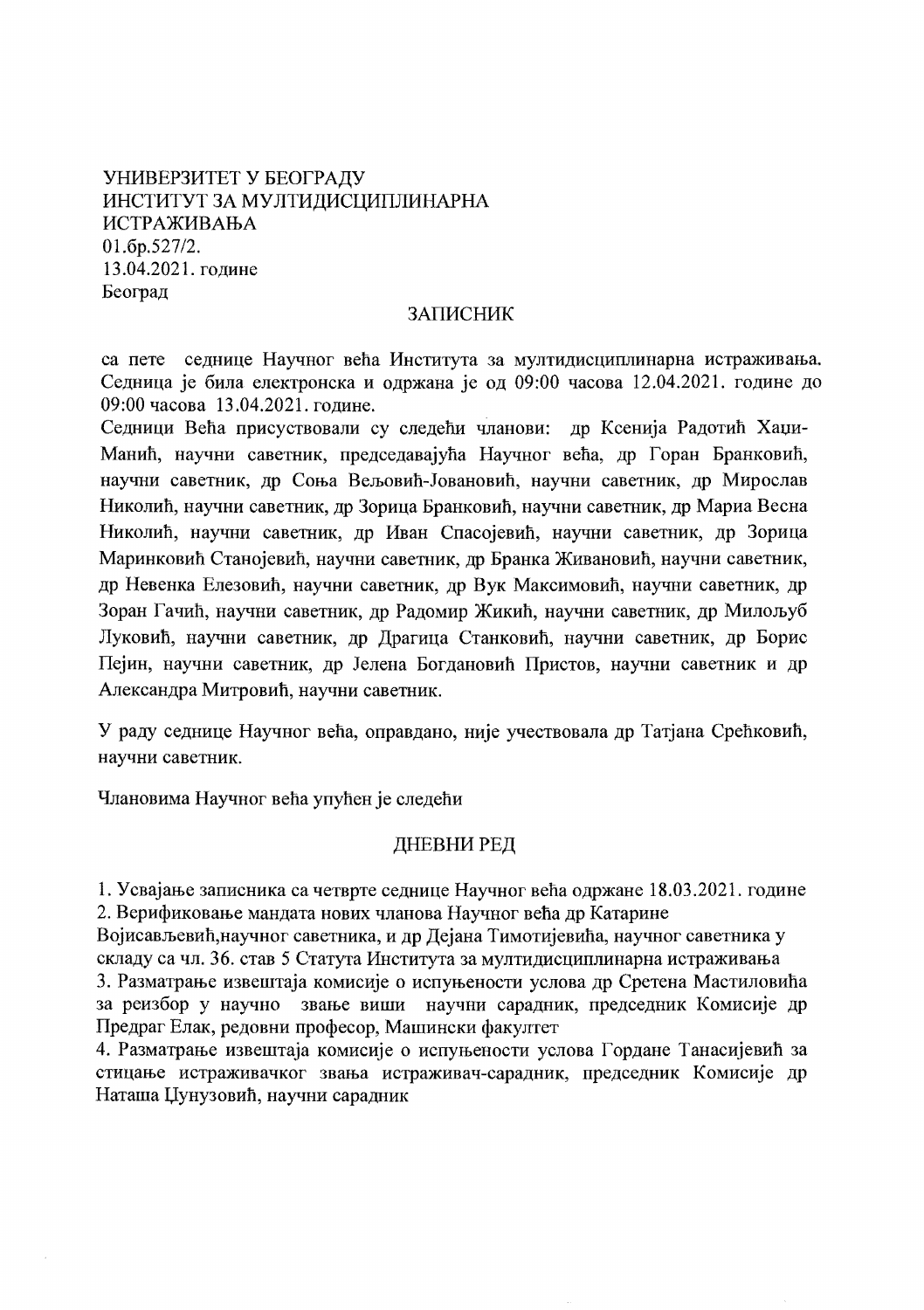5. Разматрање извештаја комисије о испуњености услова Невене Пантић за стицање истраживачког звања истраживач-сарадник, председник Комисије др Ксенија Радотић Хаџи-Манић, научни саветник

6. Разматрање извештаја комисије о испуњености услова Оливере Земљак за стицање истраживачког звања истраживач-сарадник, председник Комисије др Горан Бранковић, научни саветник

7. Покретање поступка за стицање научног звања виши научни сарадник др Наташе Џунузовић

8. Предлог Председавајуће Научног већа за формирање радне групе

#### Тачка 1.

Научно веће је, једногласно, донело следећу

### ОДЛУКУ

Усваја се записник са четврте седнице Научног већа одржане 18.03.2021.

#### Тачка 2.

Чланови Научног већа обавештени су да су у складу са чл. 36. став 5. Статута за мултидисциплинарна истраживања верификовани као чланови Института Научног већа др Катарина Војисављевић и др Дејан Тимотијевић, научни саветници.

#### Тачка 3.

Комисија у саставу: др Предраг Елак, редовни професор, Машински факултет, др Драгослав Кузмановић, редовни професор, Саобраћајни факултет, др Слађана Спасић, научни саветник, ИМСИ, и др Мариа Весна Николић, научни саветник, ИМСИ поднела је извештај о испуњености услова др Сретена Мастиловића, за реизбор у научно звање виши научни сарадник.

Научно веће је, једногласно, донело следећу

#### ОДЛУКУ

1. Утврђује се предлог одлуке за реизбор у научно звање виши научни сарадник др Сретена Мастиловића.

2. Ову одлуку са документацијом доставити Матичном научном одбору за математику, рачунарске науке и механику и Комисији за стицање научних звања које образује Министарство просвете, науке и технолошког развоја Републике Србије.

#### Тачка 4.

Комисија у саставу: др Наташа Џунузовић, научни сарадник, ИМСИ, др Мариа Весна Николић, научни саветник, ИМСИ, и др Милан Жунић, виши научни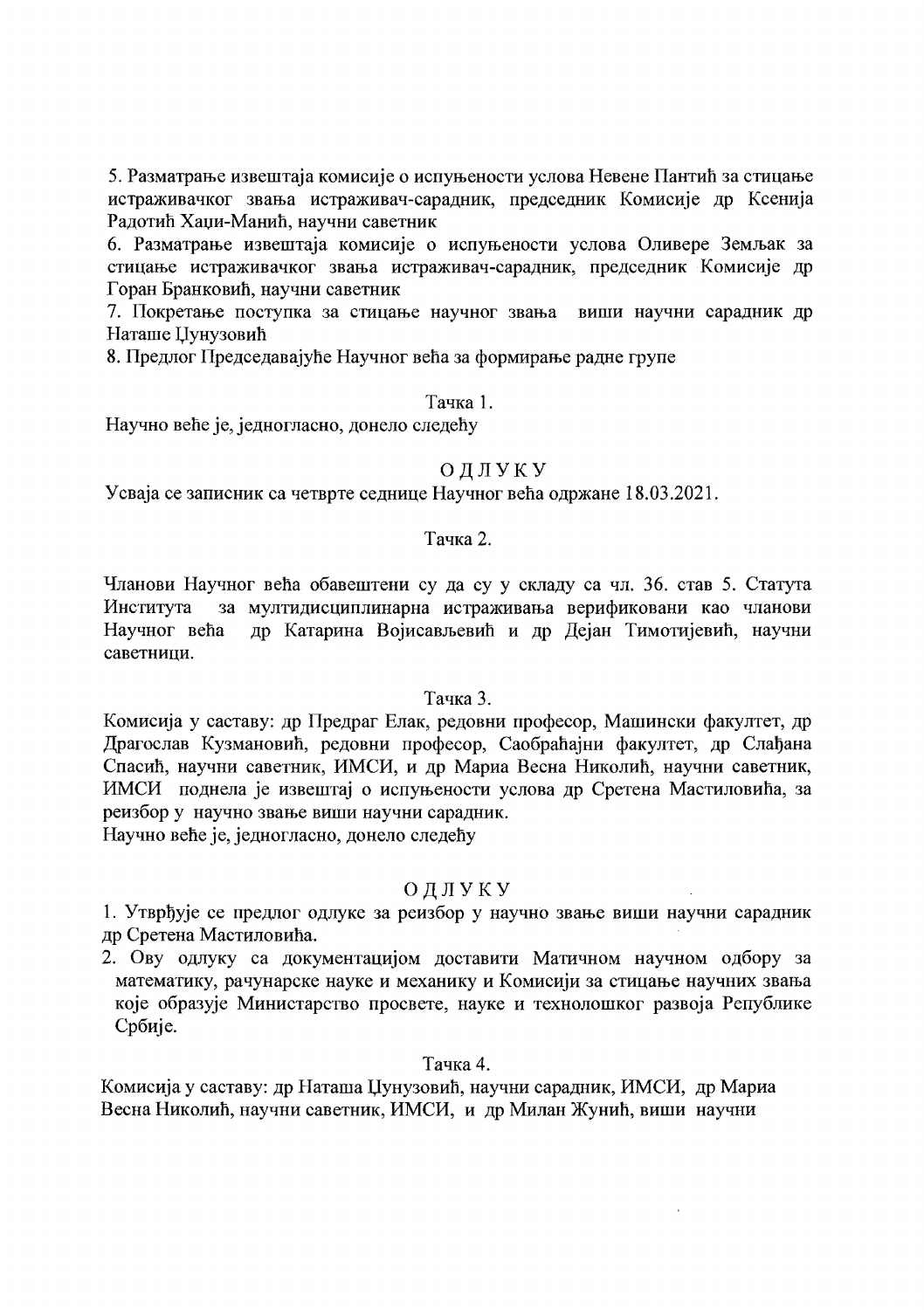сарадник, ИМСИ, поднела је извештај о испуњености услова Гордане Танасијевић за стицање истраживачког звања истраживач-сарадник. Научно веће је, једногласно, донело следећу

### ОДЛУКУ О СТИЦАЊУ ЗВАЊА ИСТРАЖИВАЧ-САРАДНИК

Утврђује се да Гордана Танасијевић испуњава услове за стицање истраживачког звања истраживач-сарадник за период од четири године без могућности поновног реизбора.

#### Тачка 5.

Комисија у саставу: др Ксенија Радотић Хаџи-Манић, научни саветник, ИМСИ, др Оливера Продановић, научни сарадник, ИМСИ, и др Милош Прокопијевић, научни сарадник, ИМСИ, поднела је извештај о испуњености услова Невене Пантић за стицање истраживачког звања истраживач-сарадник. Научно веће је, једногласно, донело следећу

### ОДЛУКУ

# О СТИЦАЊУ ЗВАЊА ИСТРАЖИВАЧ-САРАДНИК

Утврђује се да Невена Пантић испуњава услове за стицање истраживачког звања истраживач-сарадник за период од четири године без могућности поновног реизбора.

### Тачка б.

Комисија у саставу: др Горан Бранковић, научни саветник, ИМСИ, др Данијела Луковић Голић, виши научни сарадник, ИМСИ, и др Милица Почуча Нешић, научни сарадник, ИМСИ, поднела је извештај о испуњености услова Оливере Земљак за стицање истраживачког звања истраживач-сарадник. Научно веће је, једногласно, донело следећу

#### ОДЛУКУ

# О СТИЦАЊУ ЗВАЊА ИСТРАЖИВАЧ-САРАДНИК

Утврђује се да Оливера Земљак испуњава услове за стицање истраживачког звања истраживач-сарадник за период од четири године без могућности поновног реизбора.

#### Тачка 7.

Научно веће је, једногласно, донело следећу